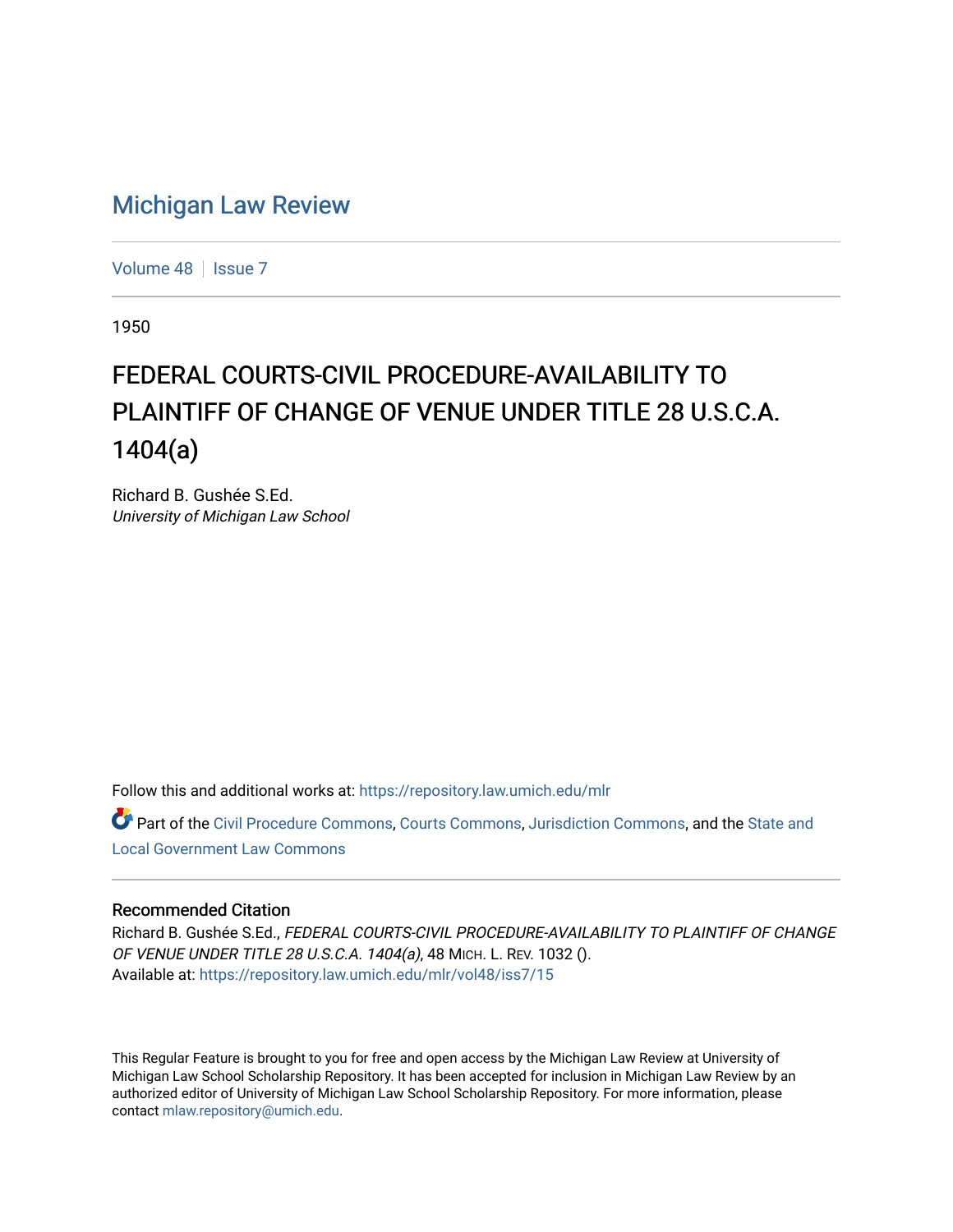FEDERAL COURTS-CIVIL PROCEDURE-AVAILABILITY TO PLAINTIFF OF CHANGE OF VENUE UNDER TITLE 28 U.S.C.A. 1404(a)1-The plaintiffs filed a complaint in the United States District Court for the Northern District of Ohio in order to obtain service on the defendant. The plaintiff then filed a motion for an order to transfer the cause to the United States District Court for the Western District of Pennsylvania under Title 28 U.S.C.A. 1404(a) on the grounds that all the plaintiffs and witnesses resided in Pennsylvania, that it would be inconvenient and expensive to transport these witnesses to Ohio, and that the cause of action arose in Pennsylvania. *Held,* motion denied. Title 28 U.S.C.A. 1404(a) is not available to plaintiffs as it is a codification of the doctrine of forum non conveniens which is intended to give relief to defendants by placing them in a position

<sup>1 &</sup>quot;For the convenience of parties and witnesses, in the interests of justice, a district court may transfer any civil action to any other district or division where it might have been brought." 28 U.S.C.A. §l404(a).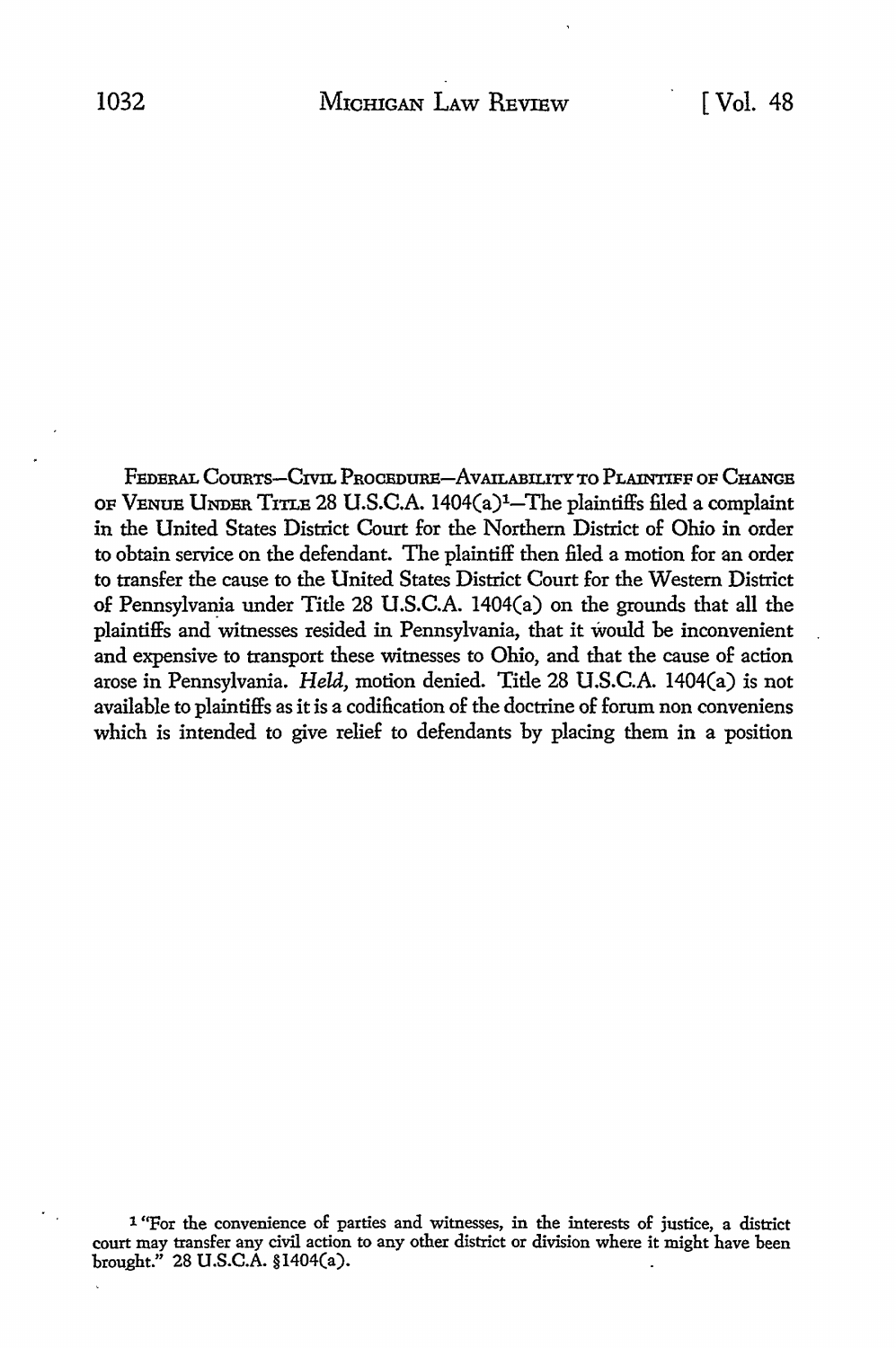equal to that of plaintiffs in selecting the place of trial. *Barnhart v. John* B. *Rogers Co.,* (D.C. Ohio 1949) 86 F. Supp. 595.

The construction of section  $1404(a)$  adopted in the principal case relies on and is supported by dictum in a number of cases in which the request for change of venue was made by the defendant.<sup>2</sup> The federal courts had adopted the doctrine of forum non conveniens prior to the enactment of section 1404(a).<sup>3</sup> It was normally invoked only by defendants since the remedy available under the doctrine was the dismissal of plaintiff's case.<sup>4</sup> If section  $1404(a)$  is deemed a mere codification of the doctrine of forum non conveniens it would have the limited effect of permitting a transfer instead of a dismissal of the cause.<sup>5</sup> Although this seems to be a very limited interpretation of the section, it is supported by the Reviser's notes<sup>6</sup> and the hearings before the judiciary committee.<sup>7</sup> There is, however, no specific language limiting the provision to the sole benefit of defendants. Furthermore, a literal interpretation of the section in question supports a conclusion contrary to that reached in the principal case and since it is an important canon of statutory construction that external aids are not to be used when the language itself is clear<sup>8</sup> this second interpretation should be examined. The provision stipulates that\_ a district court may transfer any civil action to any other district or division "where it might have been brought."<sup>9</sup> Inasmuch as the Judicial Code permits an action founded on diversity of citizenship to be brought at the residence of the defendant or of the plaintiff,10 a literal interpretation of the language of section 1404(a) would indicate that a court could transfer a case at the request of the plaintiff. Such an interpretation would

<sup>2</sup>Hayes v. Chicago, R.I. & P.R. Co., (D.C. Minn. 1948) 79 F. Supp. 821. See also cases collected in the annotation in 5 A.L.R. (2d) 1239 (1949). In accord with the principal case is Bolten v. General Motors Corp., (D.C. Ill. 1949) 81 F. Supp. 851 in which plaintiff attempted to transfer from Illinois to Missouri in order to take advantage of a longer statute of limitations. No question of trial convenience was presented though.

<sup>3</sup>The federal position prior to the enactment of §1404(a) is set out in Gulf Oil Corporation v. Gilbert, 330 U.S. 501, 67 S.Ct. 839 (1947).

<sup>4</sup>Barrett, "The Doctrine of Forum Non Conveniens," 35 CALIP. L. RBv. 380 (1947), where it is stated that the purpose of the doctrine is to limit the plaintiff's choice of forums in order to prevent undue hardship to defendants without, however, permitting defendants to avoid their obligations. The principal case, however, presents a situation in which the plaintiff bears all the hardship. The cause of action arose in plaintiff's district but the defendant was unavailable there. If the plaintiff cannot obtain a change of venue he is forced to sue in an inconvenient forum.

<sup>5</sup>Generally, dismissal was the only remedy a court could give if forum non conveniens was successfully pleaded. However, the equivalent of a transfer was often achieved by conditioning the dismissal upon consent to service in the more convenient forum. See Barrett, "The Doctrine of Forum Non Conveniens," 35 CALIF. L. REV. 380 (1947).

<sup>6</sup>"Subsection (a) of section 1404 was drafted in accordance with the doctrine of *forum non conveniens,* permitting transfer to a more convenient forum, even though the venue is

<sup>7</sup> HEARINGS BEFORE SUBCOMMITTEE NO. 1 OF THE COMMITTEE ON JUDICIARY ON H.R. 1600 and H.R. 2055, 80th Cong., 1st sess., 29 (1947).

s 70 A.L.R. 5 (1937).

9 See note 1, supra.

<sup>10</sup> "A civil action where jurisdiction is founded on diversity of citizenship may, except as otherwise provided by law, be brought only in the judicial district where all plaintiffs or all defendants reside."  $28$  U.S.C.A. 1391(a).